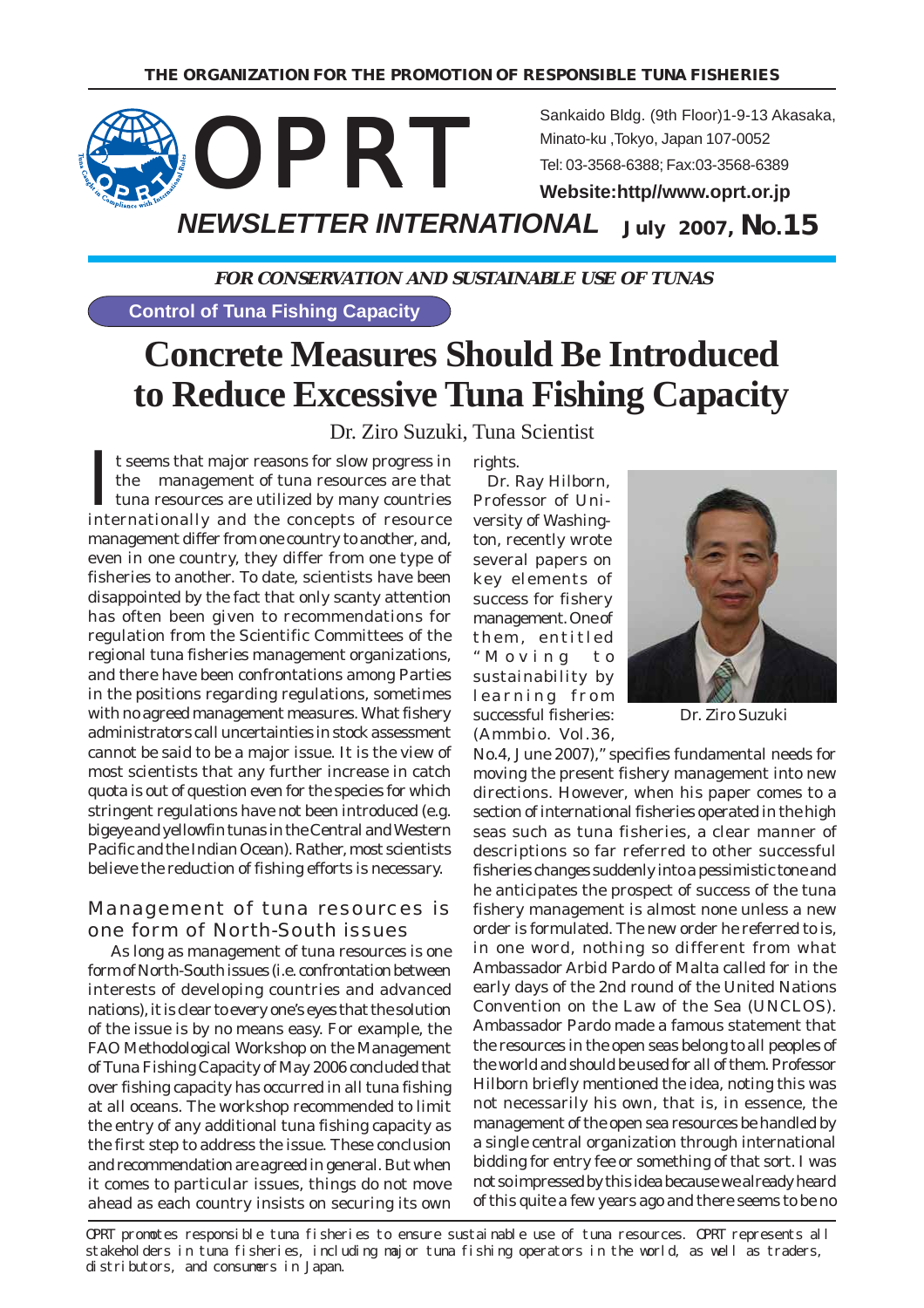possibility to realize this in the near future. Professor Hilborn also hinted in passing that the present chaotic situation might be alleviated only by soaring oil prices that would reduce the fishing activity to some extent.

 The present situation is so difficult to solve that even Professor Hilborn with excellent knowledge seems to have no good prospect of how to cope with it. Aside from this, I encourage readers of this Newsletter to read his paper because it contains various invaluable information with respect to successful fisheries management.

# Issue of excessive tuna fishing capacity

 However, there remains the need to find some means to cope with the issue of excessive tuna fishing capacity. This issue was discussed at the Joint Meeting of the Regional Tuna Fisheries Management Organizations held in Kobe, Japan, in January this year. It is my view that serious efforts should be continued patiently to find better measures in the international society that carries with it wide-ranging diversity of interest as well as national egotism. I do not have any effective measures to offer, but I believe that, unless advanced nations move first to compromise, we may not be able to proceed toward solution of the issues because developing nations have little or nothing to compromise. For example, they do not have any historical catch quotas. While admitting that developing countries' claim for their rights cannot be accommodated unconditionally, it is quite reasonable to think that quotas should be reduced in some parts when they are increased in other parts because the total quotas have been established. The situation is structurally similar to the case where advanced nations cannot gain consent

of developing countries to bear the equal burden in reduction of carbon dioxide emissions while the advanced nations themselves remain reluctant to carry it out. Needless to say, we cannot make a generalization here because approaches differ both among advanced nations and among developing countries. But at any rate, it may be important for all the countries concerned to reach a broad-based agreement (albeit loosely-knit obligation) on the reduction of tuna fishing capacity. If this is not possible, an international consensus should be formed as soon as possible at least for introducing a moratorium on new entry of large-scale tuna fishing vessels.

# Starting with control of fishing capacity of bigeye tuna proposed

 While I admit that it would not be easy to give a concrete shape to this concept, I consider that a considerably large number of people embrace a similar concept. As a tangible step, I would like to propose beginning with management of bigeye tuna resources, which is clearly perceived as an issue to be solved at present. It is necessary to introduce simultaneously the regulation of the use of FAD by purse-seine fishing vessels and the limit of new entry of semi-large scale longline fishing vessels of just under 24 meters in length, having the almost similar fishing capacity as a large scale longline fishing vessels (which are said to be increasing recently). It is clear that some one should take the initiative to solve these difficult issues. It is my sincere hope that administrators of advanced tuna fishing nations (Japan, the United States and the European Union) will cooperate in starting substantial talks at an earliest possible date with a view to develop an international agreement.

## **OPRT 2007 Business Plan**

# **OPRT responds to rising interest in responsible tuna fishing**

**OPRT** held its Ordinary General Meeting for fiscal 2007 on May 30 to discuss and decide on its 2007<br>Business Plan. At the outset of the meeting, OPRT President Isao Nakasu stated: "We are witnessing<br>drastic changes in the Business Plan. At the outset of the meeting, OPRT President Isao Nakasu stated: "We are witnessing drastic changes in the situation surrounding tunas as follows. (1) Concerns are rising around the world about sustainable use of tunas as the most commercially important tuna stocks in the world are fully or excessively exploited. (2) Demand of tuna resources in the world is increasing as shown in the fact that the sashimi tuna market has been expanding to countries other than Japan. (3) In general, tuna fishers are facing an ever more stringent business situation in face of increasing operation costs caused by soaring fuel prices.

 The issues facing us amid such circumstances include how pole-and-line, longline and purse-seine fisheries can continue operation without resorting to excessive catch. Also there is a difficult issue of resource allocations between advanced and developing countries, and at the same time, interest in, and recognition of importance of, responsible tuna fisheries have been rising.

Although OPRT is in a very tight financial and other management conditions, it will not spare its efforts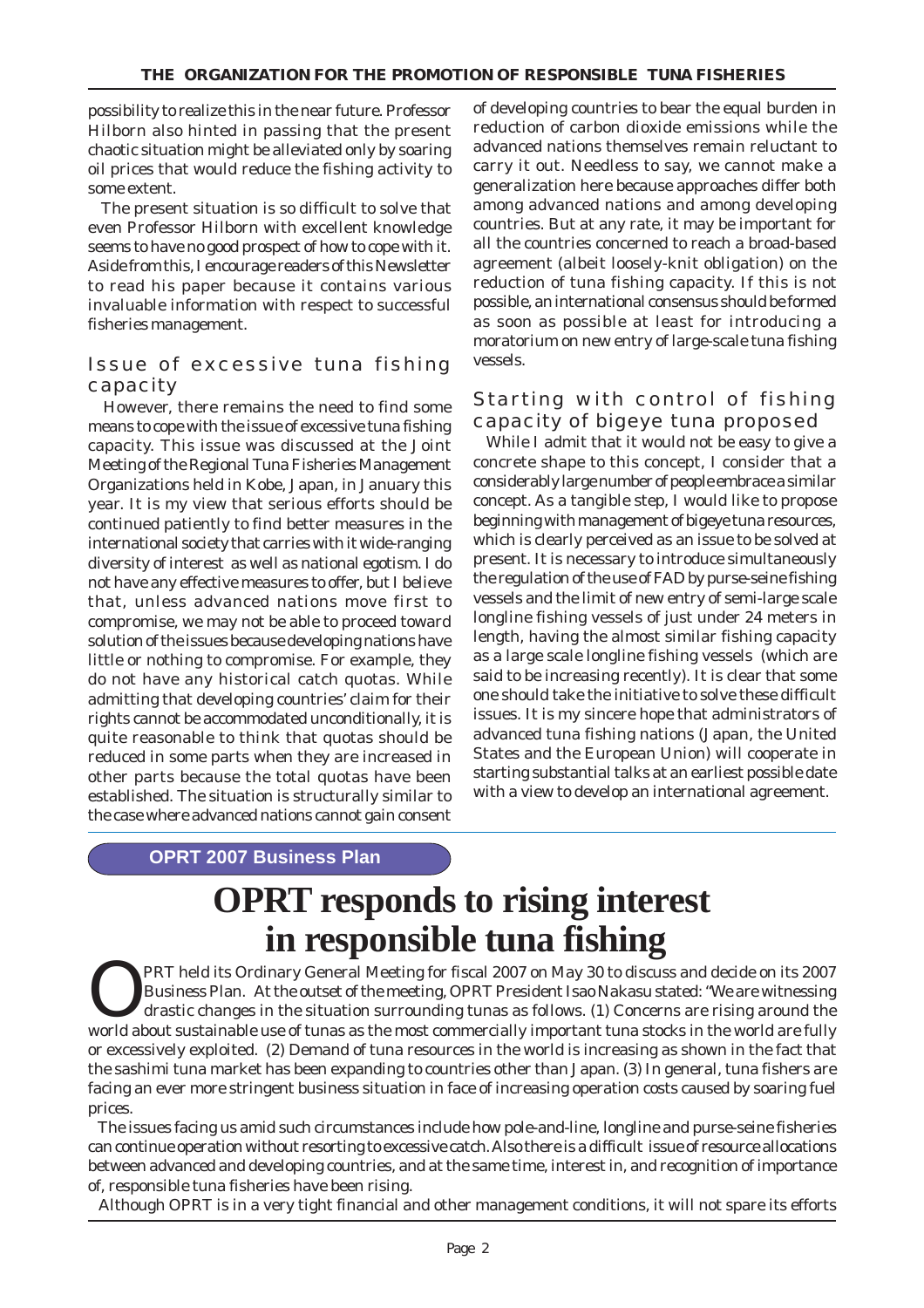toward realization of responsible tuna fisheries so that sustainable use of tunas can be secured worldwide." The number of OPRT members is 16, with 1,176 fishing vessels. The number of the vessels has shown a decrease from last year's 1,305 due to such factors as the restructuring of Japan's tuna industry as well as the progress in the implementation of vessel reduction programs of Chinese Taipei. The scale of OPRT membership now accounts for more than 90% of large-scale tuna longline vessels operating throughout the world.

 For the current business year, OPRT decided to cope with the following tasks: (1) monitoring of the state of tuna resources and the trend in resource management; (2) promotion of prevention and elimination of IUU fishing activities; (3) promotion of control of ever expanding tuna fishing capacity, e.g. by large-scale purseseine fishing vessels; and (4) campaign on the use of frozen wild sashimi tunas. (For details, see the 2007 Business Plan).

 On May 29, on the eve of the General Meeting, OPRT held a meeting of its overseas and Japanese members for exchange of views. This meeting was aimed to promote communication and cooperation among members to move toward the goal of responsible tuna longline fishing amid increasingly stringent environment surrounding tuna longline fishing, such as decreasing resources and excessive fishing capacity. The meeting lasted for three hours, with participants actively exchanging their views.

What follows is a full text of the Business Plan.

# **OPRT's Business Plan for 2007**

# [Situation surrounding tuna resources and tuna fisheries]

(1) In January 2007, the regional tuna fisheries management organizations (RFMOs) of the world gathered for the first time in Kobe to discuss the present state of the world's tuna resources and the issue of resource management. At the meeting, issues with which RFMOs should cope in the years ahead in order to ensure sustainable utilization of tuna resources were clarified, and measures to be implemented were summarized and adopted as the Course of Actions. Progress with regard to the measures provided for in the Course of Actions will be assessed at the second Joint Meeting to be held in 2009.

(2) The issues clarified at the meeting can be summarized in the following three points: (i) restraint of excessive fishing capacity; (ii) further efforts to eliminate illegal, unregulated and unreported (IUU) fishing activities; and (iii) reduction of by-catch of marine species (sea turtles, seabirds and sharks) which are caught incidentally in tuna longline fishing.

(3) Regarding the issue of excessive fishing capacity, the participants recognized that the world's tuna fishing capacity is in an excessive state, and should not be increased any further but should be reduced. With respect to purse-seine fishing, the need for an approach to technological development to reduce bycatch of small-size tunas was stated explicitly in the Course of Actions.

(4) Regarding the issue of IUU fishing, the meeting made clear the actions to reinforce the measures to prevent and eliminate IUU fishing activities. Those actions included the development of global lists, common to all the RFMOs, of legitimate fishing vessels and IUU vessels; improvement of the Statistical Documentation System to grasp the actual situation of market distribution of tunas; and identifying the real and actual operators of IUU fishing (multinational companies).

(5) Regarding the issue of by-catch, the participants recognized the need to reduce the impact of incidental catch by longline fisheries on sea turtle, seabirds and sharks. They also recognized the need for longline fishers to take realistic measures such as the use of the devise to reduce by-catch (e.g. circle hooks and Tori Pole), and development of fishing methods designed to avoid by-catch.

(6) The impact of rapidly developing tuna farming on tuna resources in recent years cannot be overlooked, although this issue was not discussed at the Kobe meeting. Participants recognized that bluefin tuna farming in the Mediterranean can threaten the resource management scheme of ICCAT, as seen in the case of Libya's objection to ICCAT's resources management recommendations. Further, questions have been raised on whether management of quotas is carried out appropriately for southern bluefin tuna farming. It was noted that there is a need to strengthen management of tuna farming.

(7) In line with the progress of globalization of tuna fishing and market, it has become increasingly difficult to solve the above issues solely by the efforts of producers. It is ever more important that not only the international organizations and governments but also all stakeholders in tuna fishing, including traders, distributors and consumers, should coordinate and cooperate among themselves for the solution of the tuna issue.

(8) Last year, there were many mass media reports on the issue of tuna in connection with international organizations' decisions to reduce catch quotas for southern bluefin tuna and East Atlantic bluefin tuna as well as large-scale reduction of tuna fishing vessels